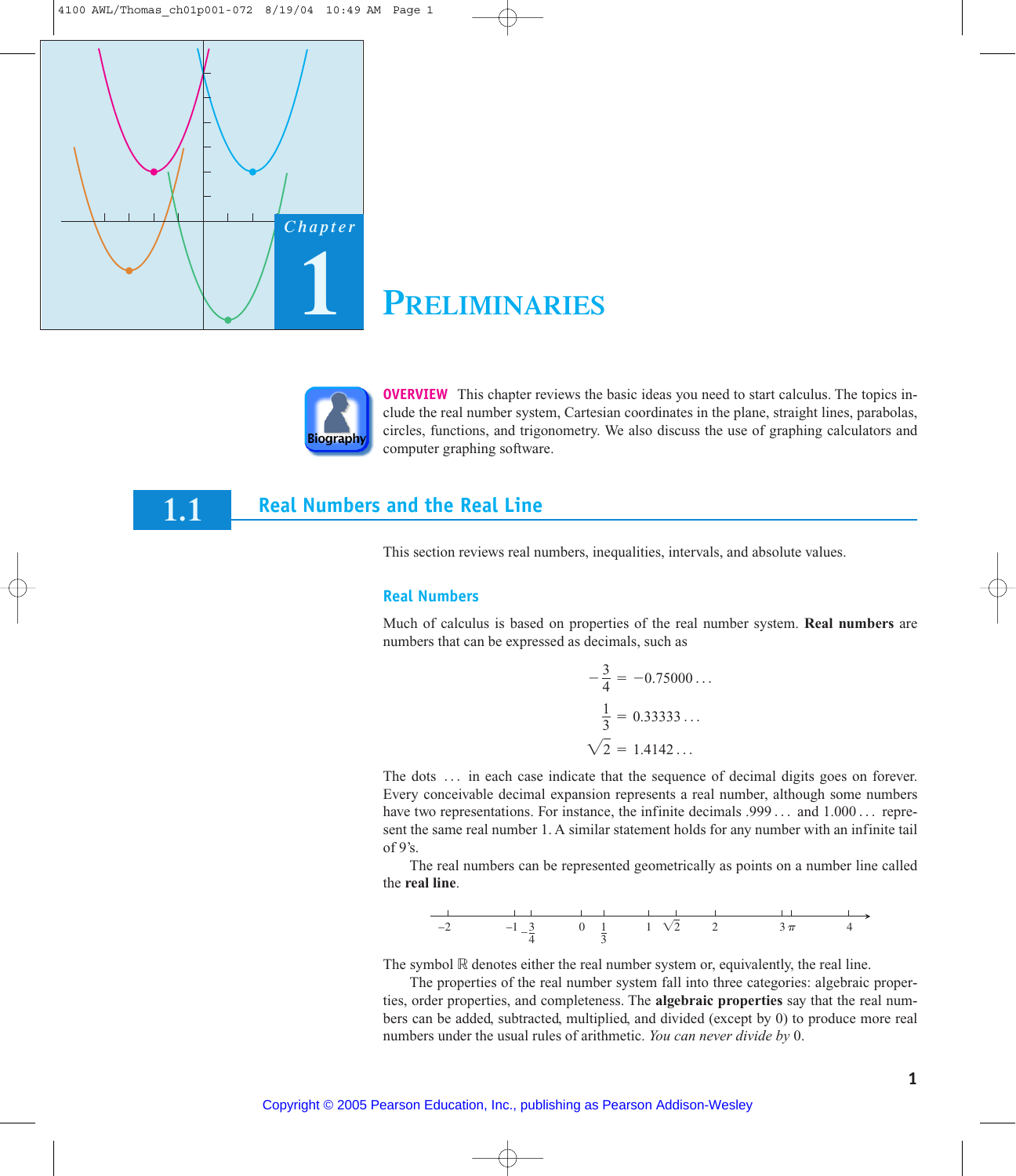The **order properties** of real numbers are given in Appendix 4. The following useful rules can be derived from them, where the symbol  $\Rightarrow$  means "implies."

**Rules for Inequalities**

If *a, b*, and *c* are real numbers, then:

**1.**  $a < b \Rightarrow a + c < b + c$ **2.**  $a < b \Rightarrow a - c < b - c$ **3.**  $a < b$  and  $c > 0 \implies ac < bc$ **4.**  $a < b$  and  $c < 0 \implies bc < ac$ Special case:  $a < b \Rightarrow -b < -a$ **5.**  $a > 0 \Rightarrow \frac{1}{a} > 0$ **6.** If *a* and *b* are both positive or both negative, then  $a < b \Rightarrow \frac{1}{b} < \frac{1}{a}$ 

Notice the rules for multiplying an inequality by a number. Multiplying by a positive number preserves the inequality; multiplying by a negative number reverses the inequality. Also, reciprocation reverses the inequality for numbers of the same sign. For example,  $2 < 5$  but  $-2 > -5$  and  $1/2 > 1/5$ .

The **completeness property** of the real number system is deeper and harder to define precisely. However, the property is essential to the idea of a limit (Chapter 2). Roughly speaking, it says that there are enough real numbers to "complete" the real number line, in the sense that there are no "holes" or "gaps" in it. Many theorems of calculus would fail if the real number system were not complete. The topic is best saved for a more advanced course, but Appendix 4 hints about what is involved and how the real numbers are constructed.

We distinguish three special subsets of real numbers.

- 1. The **natural numbers**, namely  $1, 2, 3, 4, \ldots$
- **2.** The **integers**, namely  $0, \pm 1, \pm 2, \pm 3, \ldots$
- **3.** The **rational numbers**, namely the numbers that can be expressed in the form of a fraction  $m/n$ , where *m* and *n* are integers and  $n \neq 0$ . Examples are

$$
\frac{1}{3}
$$
,  $-\frac{4}{9} = \frac{-4}{9} = \frac{4}{-9}$ ,  $\frac{200}{13}$ , and  $57 = \frac{57}{1}$ .

The rational numbers are precisely the real numbers with decimal expansions that are either

**(a)** terminating (ending in an infinite string of zeros), for example,

$$
\frac{3}{4} = 0.75000... = 0.75 \text{ or}
$$

**(b)** eventually repeating (ending with a block of digits that repeats over and over), for example

$$
\frac{23}{11} = 2.090909... = 2.\overline{09}
$$
  
The bar indicates the block of repeating digits.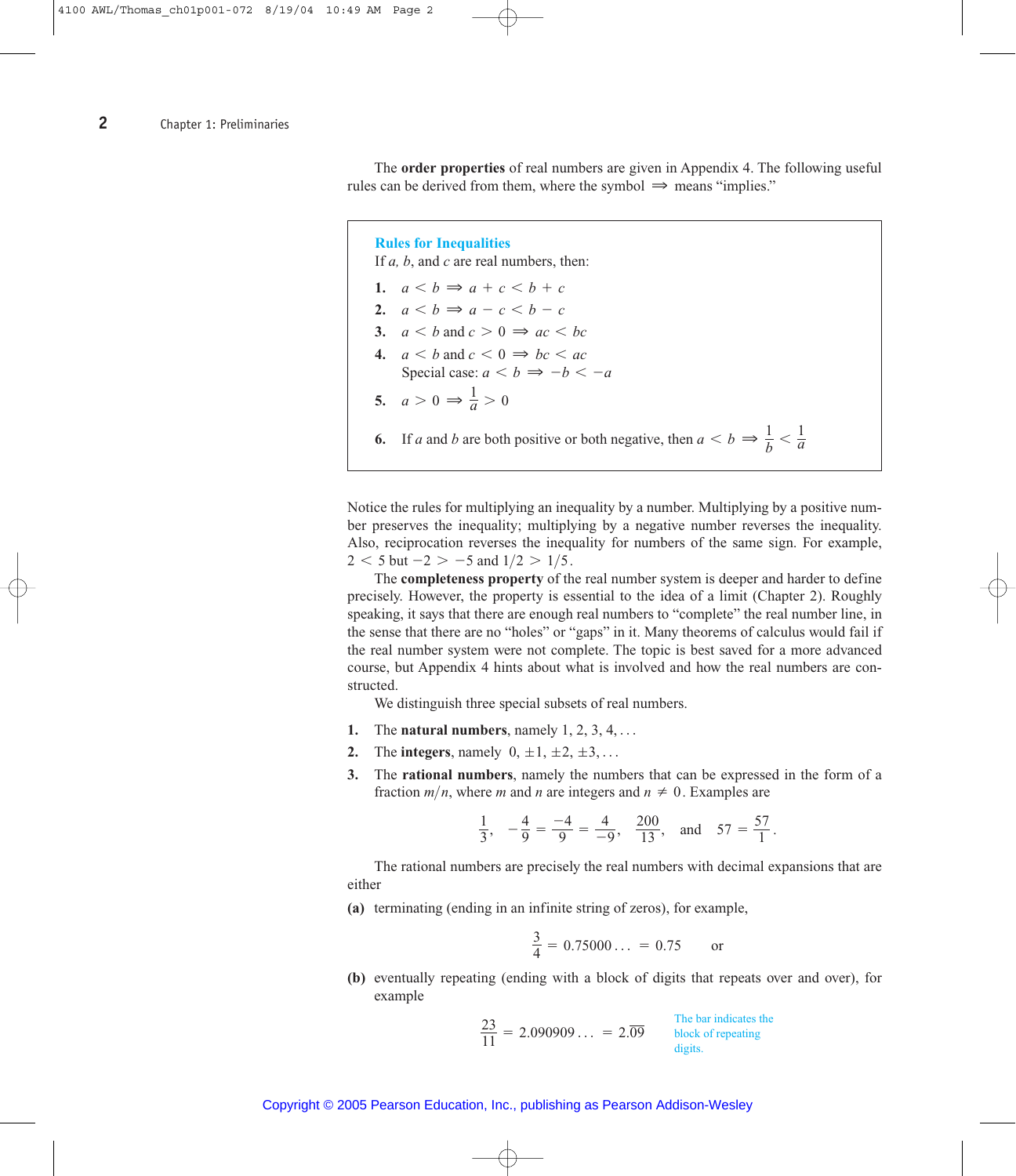A terminating decimal expansion is a special type of repeating decimal since the ending zeros repeat.

The set of rational numbers has all the algebraic and order properties of the real numbers but lacks the completeness property. For example, there is no rational number whose square is 2; there is a "hole" in the rational line where  $\sqrt{2}$  should be.

Real numbers that are not rational are called **irrational numbers**. They are characterized by having nonterminating and nonrepeating decimal expansions. Examples are  $\pi$ ,  $\sqrt{2}$ ,  $\sqrt[3]{5}$ , and log<sub>10</sub> 3. Since every decimal expansion represents a real number, it should be clear that there are infinitely many irrational numbers. Both rational and irrational numbers are found arbitrarily close to any point on the real line.

Set notation is very useful for specifying a particular subset of real numbers. A **set** is a collection of objects, and these objects are the **elements** of the set. If *S* is a set, the notation  $a \in S$  means that *a* is an element of *S*, and  $a \notin S$  means that *a* is not an element of *S*. If *S* and *T* are sets, then  $S \cup T$  is their **union** and consists of all elements belonging either to *S* or *T* (or to both *S* and *T*). The **intersection**  $S \cap T$  consists of all elements belonging to both *S* and *T*. The **empty set**  $\emptyset$  is the set that contains no elements. For example, the intersection of the rational numbers and the irrational numbers is the empty set.

Some sets can be described by *listing* their elements in braces. For instance, the set *A* consisting of the natural numbers (or positive integers) less than 6 can be expressed as

$$
A = \{1, 2, 3, 4, 5\}.
$$

The entire set of integers is written as

$$
\{0,\,\pm 1,\,\pm 2,\,\pm 3,\dots\,\} \, .
$$

Another way to describe a set is to enclose in braces a rule that generates all the elements of the set. For instance, the set

$$
A = \{x \mid x \text{ is an integer and } 0 < x < 6\}
$$

is the set of positive integers less than 6.

#### **Intervals**

A subset of the real line is called an **interval** if it contains at least two numbers and contains all the real numbers lying between any two of its elements. For example, the set of all real numbers *x* such that  $x > 6$  is an interval, as is the set of all *x* such that  $-2 \le x \le 5$ . The set of all nonzero real numbers is not an interval; since 0 is absent, the set fails to contain every real number between  $-1$  and 1 (for example).

Geometrically, intervals correspond to rays and line segments on the real line, along with the real line itself. Intervals of numbers corresponding to line segments are **finite intervals**; intervals corresponding to rays and the real line are **infinite intervals**.

A finite interval is said to be **closed** if it contains both of its endpoints, **half-open** if it contains one endpoint but not the other, and **open** if it contains neither endpoint. The endpoints are also called **boundary points**; they make up the interval's **boundary**. The remaining points of the interval are **interior points** and together comprise the interval's **interior**. Infinite intervals are closed if they contain a finite endpoint, and open otherwise. The entire real line  $\mathbb R$  is an infinite interval that is both open and closed.

#### **Solving Inequalities**

The process of finding the interval or intervals of numbers that satisfy an inequality in *x* is called **solving** the inequality.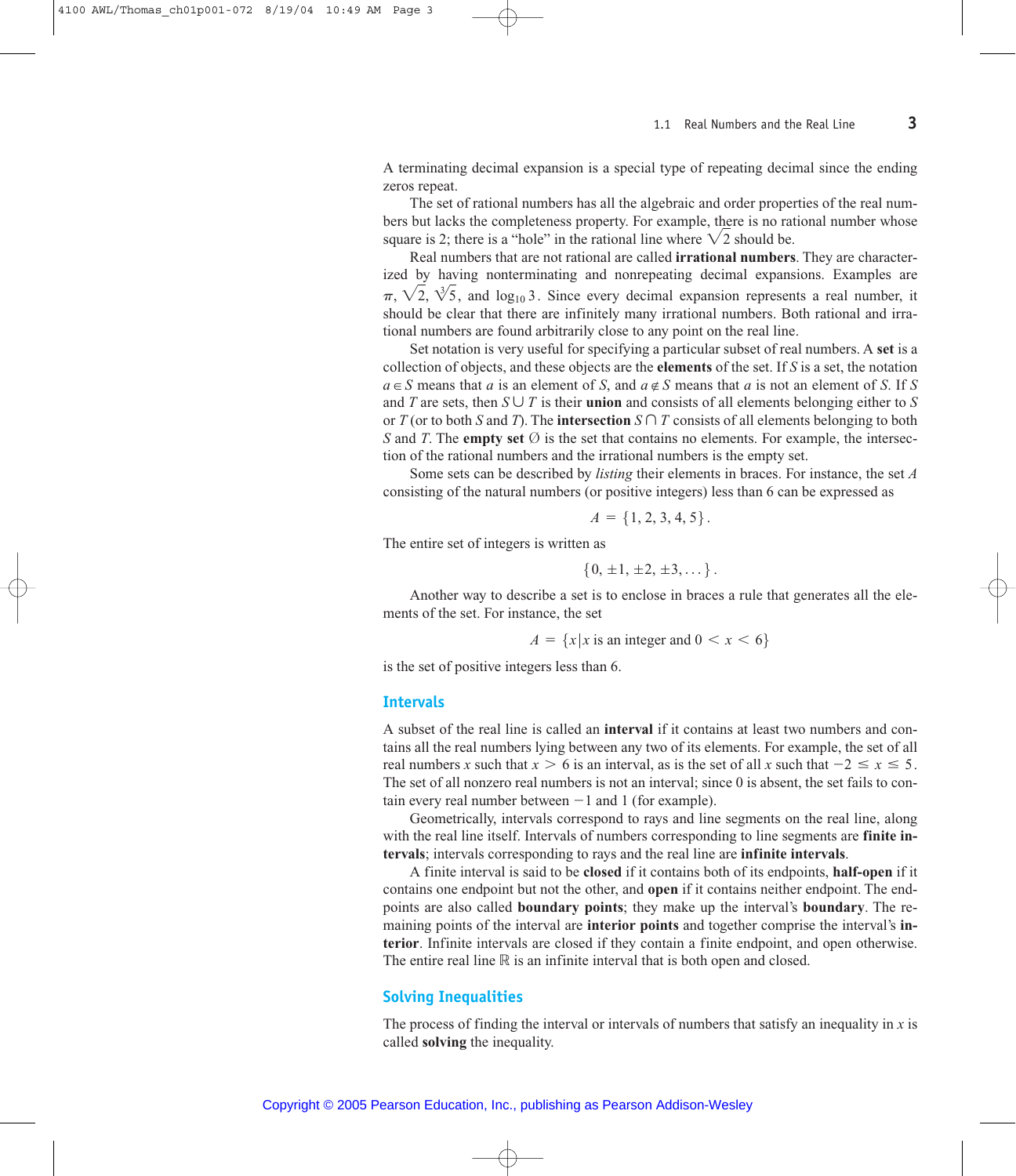| TABLE 1.1 Types of intervals |                     |                                          |                         |                                      |  |  |  |  |  |
|------------------------------|---------------------|------------------------------------------|-------------------------|--------------------------------------|--|--|--|--|--|
|                              | <b>Notation</b>     | <b>Set description</b>                   | <b>Type</b>             | Picture                              |  |  |  |  |  |
| <b>Finite:</b>               | (a, b)              | ${x a < x < b}$                          | Open                    | $\boldsymbol{h}$<br>$\boldsymbol{a}$ |  |  |  |  |  |
|                              | [a, b]              | ${x a \leq x \leq b}$                    | Closed                  | $\boldsymbol{b}$<br>$\boldsymbol{a}$ |  |  |  |  |  |
|                              | [a, b)              | ${x a \leq x < b}$                       | Half-open               | $\boldsymbol{b}$<br>$\boldsymbol{a}$ |  |  |  |  |  |
|                              | (a, b]              | ${x a < x \le b}$                        | Half-open               | b<br>$\boldsymbol{a}$                |  |  |  |  |  |
| <b>Infinite:</b>             | $(a, \infty)$       | ${x \mid x > a}$                         | Open                    | $\boldsymbol{a}$                     |  |  |  |  |  |
|                              | $[a, \infty)$       | ${x \mid x \ge a}$                       | Closed                  | $\overline{a}$                       |  |  |  |  |  |
|                              | $(-\infty, b)$      | ${x   x < b}$                            | Open                    | $\boldsymbol{h}$                     |  |  |  |  |  |
|                              | $(-\infty, b]$      | ${x \mid x \le b}$                       | Closed                  | $\boldsymbol{b}$                     |  |  |  |  |  |
|                              | $(-\infty, \infty)$ | $\mathbb R$ (set of all real<br>numbers) | Both open<br>and closed |                                      |  |  |  |  |  |



**EXAMPLE 1** Solve the following inequalities and show their solution sets on the real line.

**(a)**  $2x - 1 < x + 3$  **(b)**  $-\frac{x}{3} < 2x + 1$  **(c)**  $\frac{6}{x - 1} \ge 5$ 



**FIGURE 1.1** Solution sets for the inequalities in Example 1.

#### **Solution**

**(a)**

**(b)**

Add 1 to both sides. Subtract *x* from both sides.  $x < 4$  $2x < x + 4$  $2x - 1 < x + 3$ 

The solution set is the open interval  $(-\infty, 4)$  (Figure 1.1a).

Multiply both sides by 3. Add *x* to both sides. Subtract 3 from both sides.  $-\frac{3}{7} < x$  Divide by 7.  $-3 < 7x$  $0 < 7x + 3$  $-x < 6x + 3$  $-\frac{x}{3} < 2x + 1$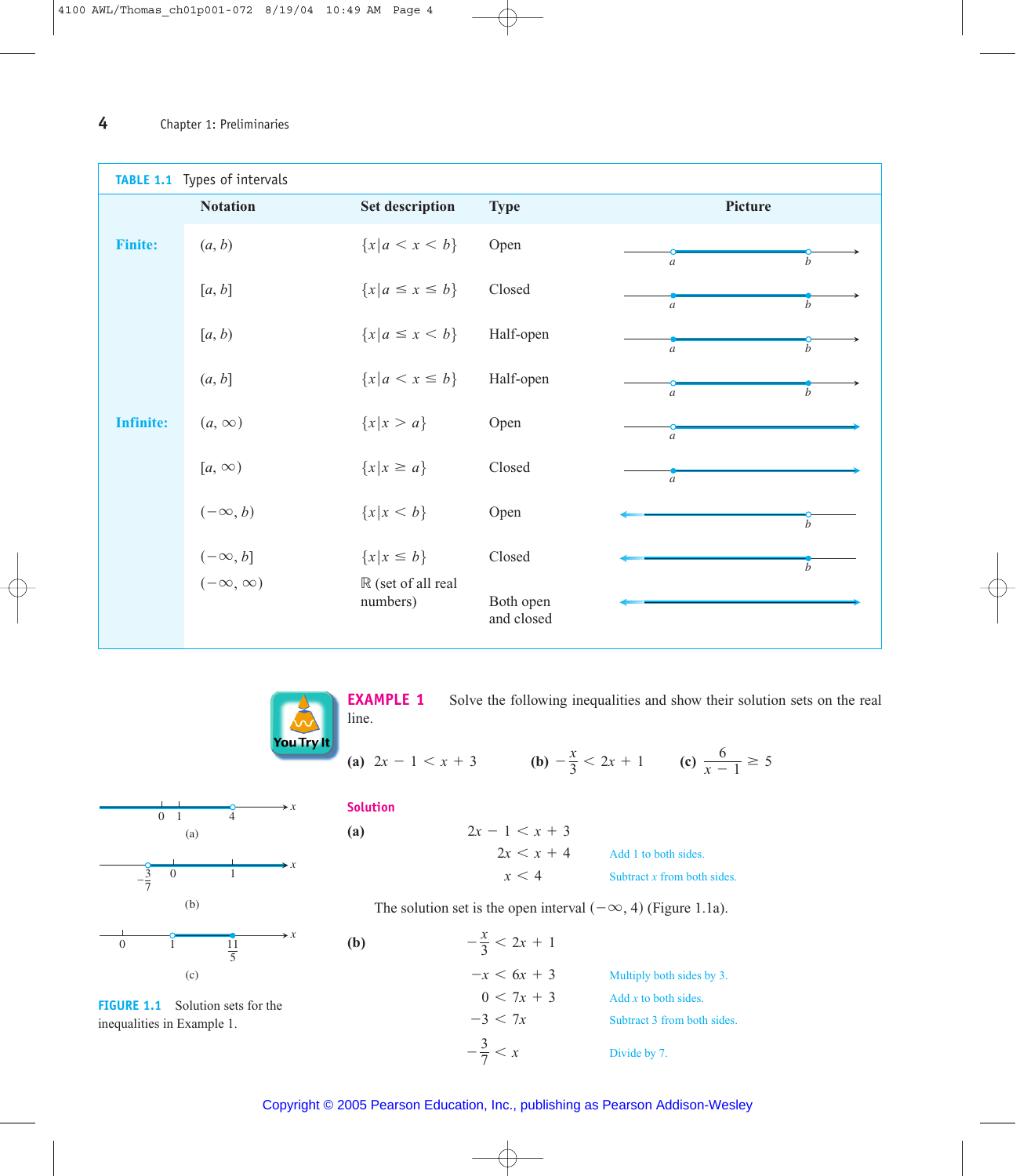The solution set is the open interval  $(-3/7, \infty)$  (Figure 1.1b).

(c) The inequality  $6/(x - 1) \ge 5$  can hold only if  $x > 1$ , because otherwise  $6/(x - 1)$ is undefined or negative. Therefore,  $(x - 1)$  is positive and the inequality will be preserved if we multiply both sides by  $(x - 1)$ , and we have

> $\frac{6}{x-1} \ge 5$  $6 \geq 5x - 5$  Multiply both sides by  $(x - 1)$ .  $11 \geq 5x$  Add 5 to both sides.  $\frac{11}{5} \ge x$ . Or  $x \le \frac{11}{5}$ .

The solution set is the half-open interval  $(1, 11/5)$  (Figure 1.1c).

#### **Absolute Value**

The **absolute value** of a number x, denoted by |x|, is defined by the formula

$$
|x| = \begin{cases} x, & x \ge 0 \\ -x, & x < 0. \end{cases}
$$

#### **EXAMPLE 2 Finding Absolute Values**

 $|3| = 3, |0| = 0, |-5| = -(-5) = 5, |-|a|| = |a|$ 

Geometrically, the absolute value of x is the distance from x to 0 on the real number line. Since distances are always positive or 0, we see that  $|x| \ge 0$  for every real number x, and  $|x| = 0$  if and only if  $x = 0$ . Also,

$$
x - y
$$
 = the distance between x and y

on the real line (Figure 1.2).

Since the symbol  $\sqrt{a}$  always denotes the *nonnegative* square root of a, an alternate definition of  $|x|$  is

$$
|x| = \sqrt{x^2}.
$$

It is important to remember that  $\sqrt{a^2} = |a|$ . Do not write  $\sqrt{a^2} = a$  unless you already know that  $a \geq 0$ .

The absolute value has the following properties. (You are asked to prove these properties in the exercises.)

| <b>Absolute Value Properties</b>                |                                                                                                                                                |
|-------------------------------------------------|------------------------------------------------------------------------------------------------------------------------------------------------|
| 1. $ -a  =  a $                                 | A number and its additive inverse or negative have<br>the same absolute value.                                                                 |
| 2. $ ab  =  a  b $                              | The absolute value of a product is the product of<br>the absolute values.                                                                      |
| 3. $\left \frac{a}{b}\right  = \frac{ a }{ b }$ | The absolute value of a quotient is the quotient<br>of the absolute values.                                                                    |
| 4. $ a + b  \leq  a  +  b $                     | The <b>triangle inequality</b> . The absolute value of the<br>sum of two numbers is less than or equal to the<br>sum of their absolute values. |



**FIGURE 1.2** Absolute values give distances between points on the number line.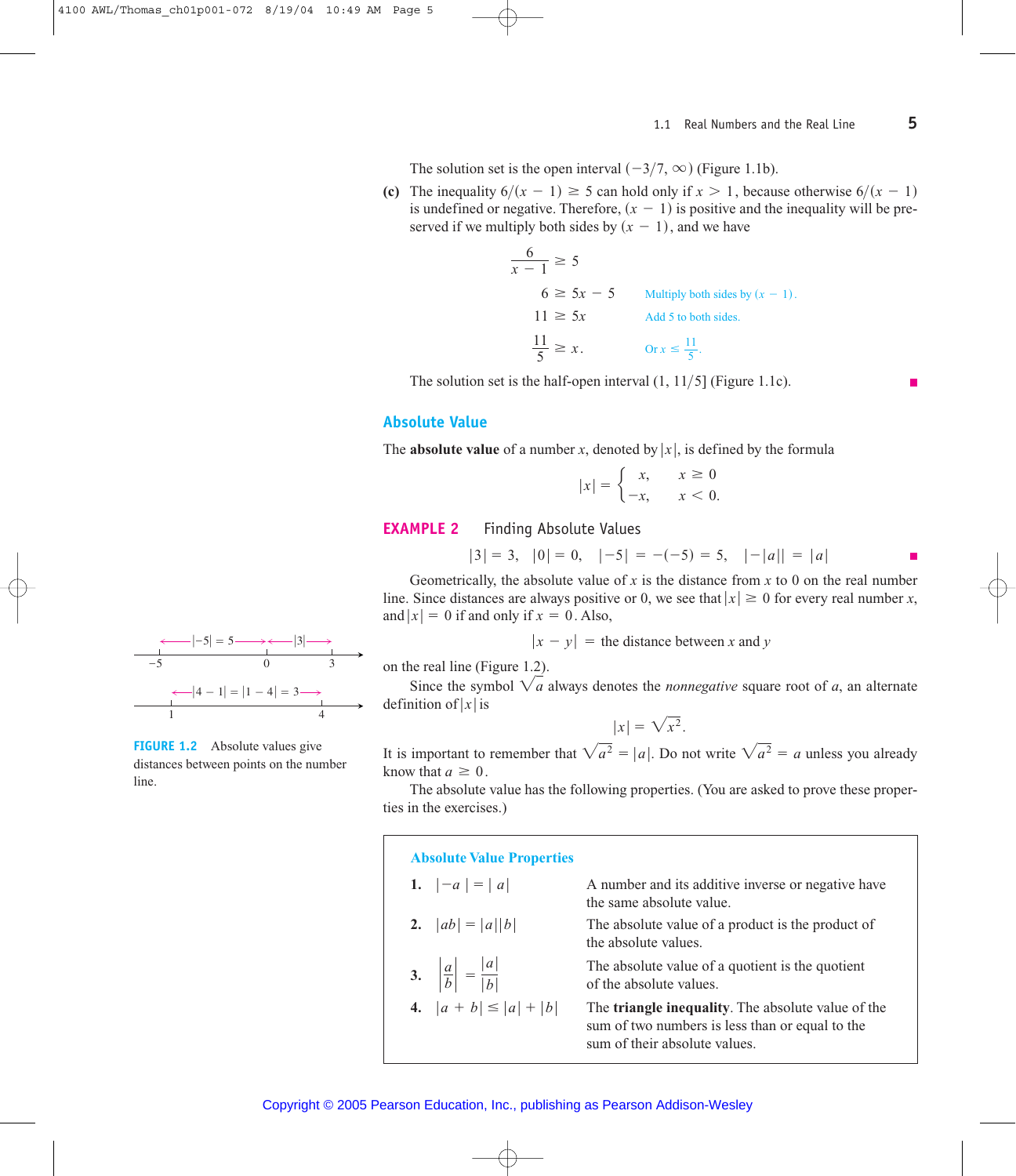Note that  $|-a| \neq -|a|$ . For example,  $|-3| = 3$ , whereas  $-|3| = -3$ . If a and b differ in sign, then  $|a + b|$  is less than  $|a| + |b|$ . In all other cases,  $|a + b|$  equals  $|a| + |b|$ . Absolute value bars in expressions like  $|-3 + 5|$  work like parentheses: We do the arithmetic inside *before* taking the absolute value.



**FIGURE 1.3**  $|x| < a$  means *x* lies between  $-a$  and  $a$ .



The inequality  $|x| < a$  says that the distance from *x* to 0 is less than the positive number *a*. This means that *x* must lie between  $-a$  and *a*, as we can see from Figure 1.3.

The following statements are all consequences of the definition of absolute value and are often helpful when solving equations or inequalities involving absolute values.

| <b>Absolute Values and Intervals</b><br>If <i>a</i> is any positive number, then |                |                                        |  |  |  |  |  |  |
|----------------------------------------------------------------------------------|----------------|----------------------------------------|--|--|--|--|--|--|
|                                                                                  | 5. $ x  = a$   | if and only if $x = \pm a$             |  |  |  |  |  |  |
|                                                                                  | 6. $ x  < a$   | if and only if $-a < x < a$            |  |  |  |  |  |  |
|                                                                                  | 7. $ x  > a$   | if and only if $x > a$ or $x < -a$     |  |  |  |  |  |  |
|                                                                                  | 8. $ x  \le a$ | if and only if $-a \le x \le a$        |  |  |  |  |  |  |
|                                                                                  | 9. $ x  \ge a$ | if and only if $x \ge a$ or $x \le -a$ |  |  |  |  |  |  |

The symbol  $\iff$  is often used by mathematicians to denote the "if and only if" logical relationship. It also means "implies and is implied by."



#### **EXAMPLE 4** Solving an Equation with Absolute Values

Solve the equation  $|2x - 3| = 7$ .

**Solution** By Property 5,  $2x - 3 = \pm 7$ , so there are two possibilities:

 $2x = 10$   $2x = -4$  Solve as usual.  $x = 5$   $x = -2$  $2x - 3 = 7$   $2x - 3 = -7$  Equivalent equations without absolute values

The solutions of  $|2x - 3| = 7$  are  $x = 5$  and  $x = -2$ .

**EXAMPLE 5** Solving an Inequality Involving Absolute Values

Solve the inequality  $\left| 5 - \frac{2}{x} \right| < 1$ .